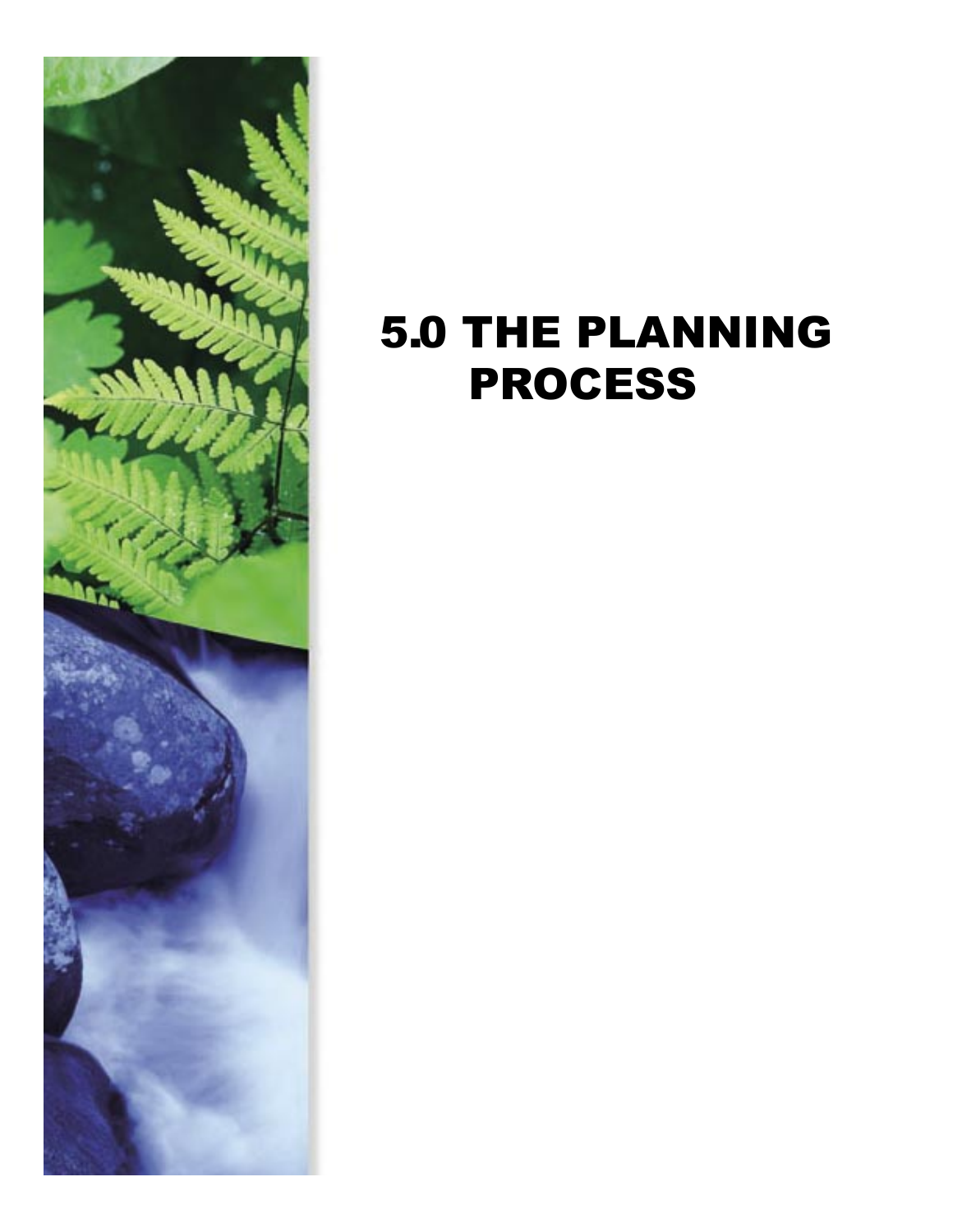

## *5.0 THE PLANNING PROCESS: CONSULTATION AND COORDINATION*

## 5.1 HISTORY OF PUBLIC INVOLVEMENT

The planning process began with the selection of a consultant team to prepare the Management Plan and Environmental Impact Statement (EIS) for the Schuylkill River Valley National Heritage Area in September 2001. A seven-person Steering Committee comprised of representatives of key heritage area partners was responsible for consultant selection and for guiding preparation of the Management Plan. In addition to the Steering Committee, a Task Force comprised of 23 citizens and officials broadly representative of heritage interests within the Schuylkill River Valley was formed to provide input at key points in the planning process. The project officially began in December 2001 with a kickoff meeting of the Steering Committee. Steering committee meetings have been held consistently throughout the planning process since the kickoff meeting. At every stage of the process, documents were available and comments solicited through a special Management Plan and EIS section of the SRGA website (ww w.schuylkillriver.org). Other components of the public involvement program are summarized below.

## **1. Scoping (February to May 2002)**

Public involvement and project scoping began with interviews of approximately 40 stakeholders in early 2002. Stakeholders included representatives of economic development agencies; environmental and historic preservation organizations; heritage area sites and attractions; and federal, state, and local governments. In conjunction with these stakeholder interviews, an initial set of public meetings were held in March 2002 in Philadelphia, Pottstown, and Pottsville. At these meetings, the consultant team gave an overview of the Schuylkill River Valley National Heritage Area and received input on the key heritage resources in the area, issues that should be addressed by the Management Plan, and how the heritage area could benefit local communities and the region. In April of 2002, the Schuylkill River Valley National Heritage Area Task Force met to review and discuss the results of the public meetings. The scoping process culminated with preparation of a Scoping Report in May 2002.

## **2. Plan Development (June to October 2002)**

Following the March public meetings, the Steering Committee and consultant teams worked to develop a draft set of primary interpretive themes for the heritage area. A second Task Force meeting was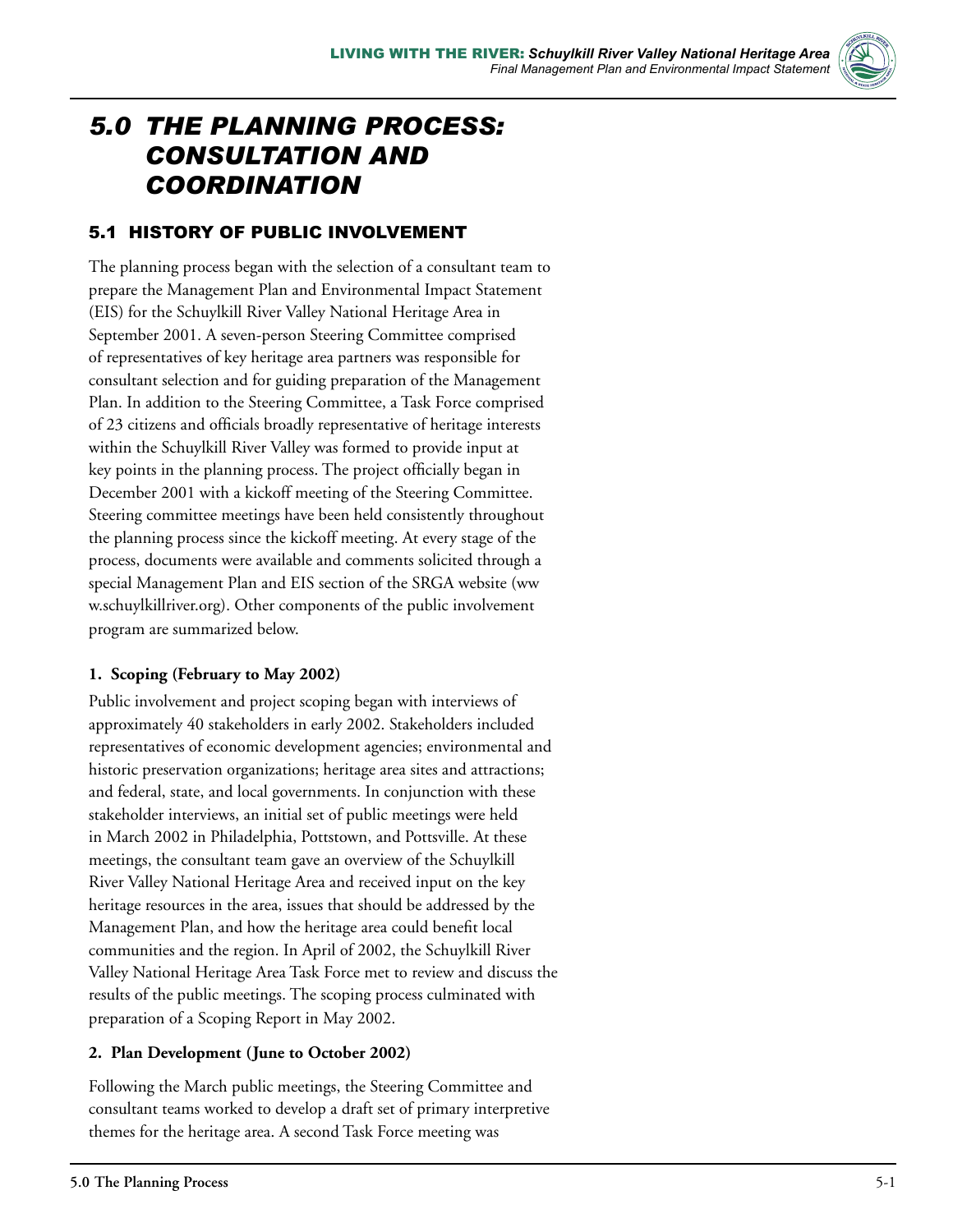

convened in June 2002 to discuss the primary interpretive heritage area themes under development for the Management Plan and to prepare for development of Plan Alternatives. The Task Force Meeting was followed by a second series of public meetings conducted in Philadelphia, Pottstown, and Pottsville in September 2002 to present and obtain feedback on the primary interpretive themes and the Plan Alternatives. In October 2002 the Task Force met again to discuss the results of the September public meetings and to set the stage for preparation of the Draft Management Plan and EIS.

## **3. Preparation and Public Review of Draft Plan (November 2002 to May 2003)**

Preparation of the Draft Management Plan and EIS was completed in February 2002. The Notice of Availability of the Draft EIS was published in the Federal Register on March 21, 2003. A third and final series of public meetings was conducted in Philadelphia, Pottstown, and Pottsville from April 22 to 24, 2003 to present and receive public comment on the Draft Management Plan and EIS. The public comment period on the Draft EIS concluded on May 20, 2003, after which the Final Management Plan and EIS were prepared. The Final EIS includes responses to comments and questions received during the public review period (see Section 5.8 below).

## 5.2 AGENCIES AND ORGANIZATIONS CONSULTED

The following is a list of agencies and organizations consulted during development of the Management Plan and EIS.

#### **Federal Agencies**

- National Park Service
- Hopewell Furnace National Historic Site
- Valley Forge National Historical Park

#### **State Agencies**

- French Creek State Park
- Pennsylvania Department of Environmental Protection
- Pennsylvania Department of Conservation & Natural Resources
- Pennsylvania Historical and Museum Commission

#### **Berks County**

- Berks County Planning Commission
- Berks County Parks and Recreation Department
- Reading-Berks Convention and Visitors Bureau
- Hamburg Borough Manager
- Hamburg Borough Council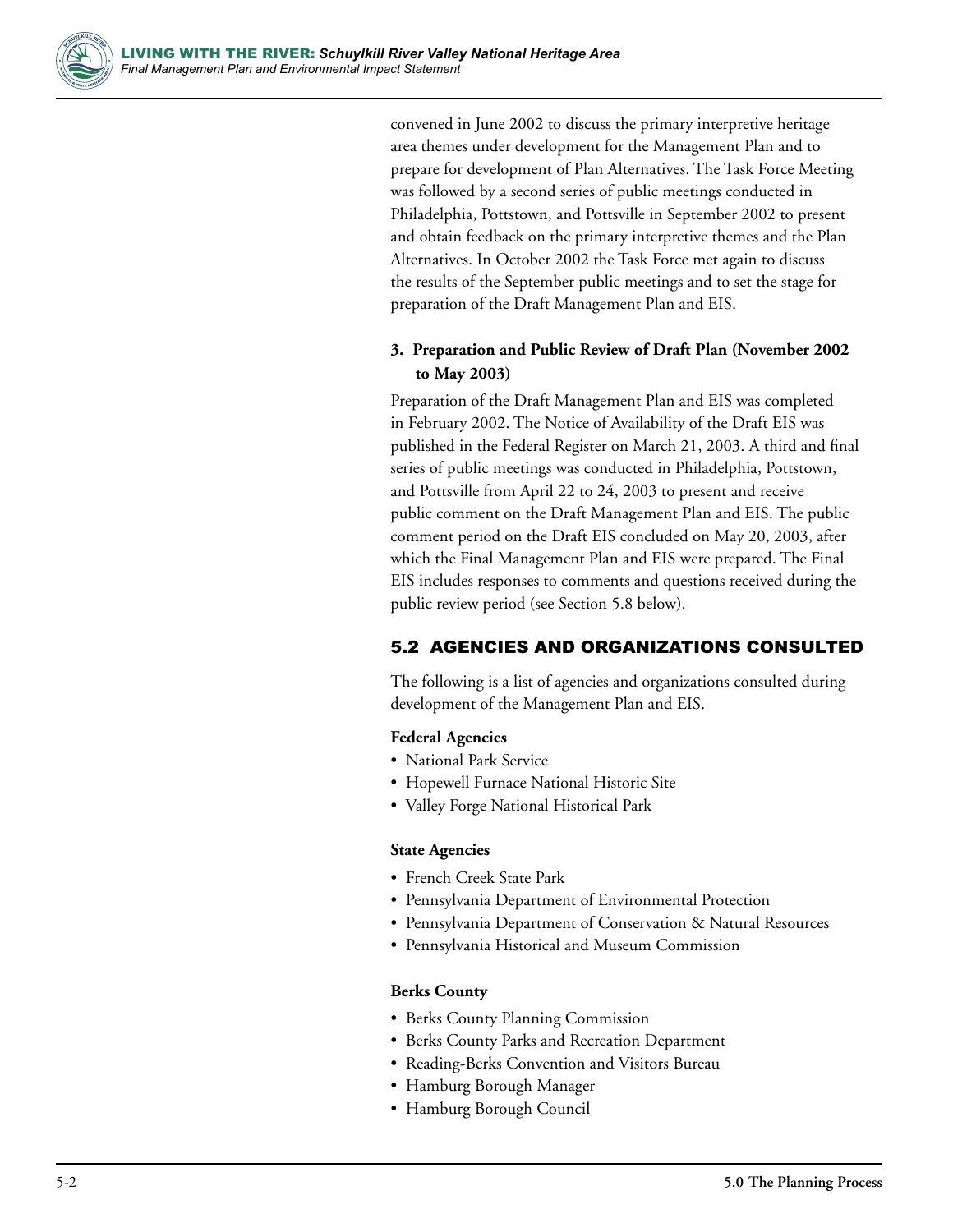

- Chester County Heritage Preservation
- Chester County Economic Development Corporation
- Chester County Conference and Visitors Bureau
- Phoenixville Area Chamber of Commerce
- East Vincent Township
- North Coventry Township

#### **Montgomery County**

- Montgomery County Deputy Chief Operating Officer
- Montgomery County Planning Commission
- Pottstown Economic Development Director
- Valley Forge Convention and Visitors Bureau

#### **Philadelphia County**

• Philadelphia Convention and Visitors Bureau

#### **Schuylkill County**

- Schuylkill County Chamber of Commerce
- Schuylkill County Visitors Bureau
- Schuylkill Conservation District
- Schuylkill County Economic Development Director
- Schuylkill County Commissioner
- Pottsville City Administrator
- Shenandoah Chamber of Commerce
- Tamaqua Downtown Manager
- Tamaqua Borough Council

#### **Other Organizations**

- National Center for the American Revolution
- Jerry's Classic Cars & Collectibles Museum, Pottsville
- Delaware & Lehigh National Heritage Corridor
- Philadelphia Water Department
- Water Works Interpretive Center
- Berks County Conservancy
- Daniel Boone and Conrad Weiser Homesteads
- Tri-County Chamber of Commerce
- Conservancy of Montgomery County
- Phoenixville Area Economic Development Corp.
- Schuylkill River Development Council
- Greater Norristown Corporation
- PECO Energy
- Pennsylvania Environmental Council
- Manayunk Development Corporation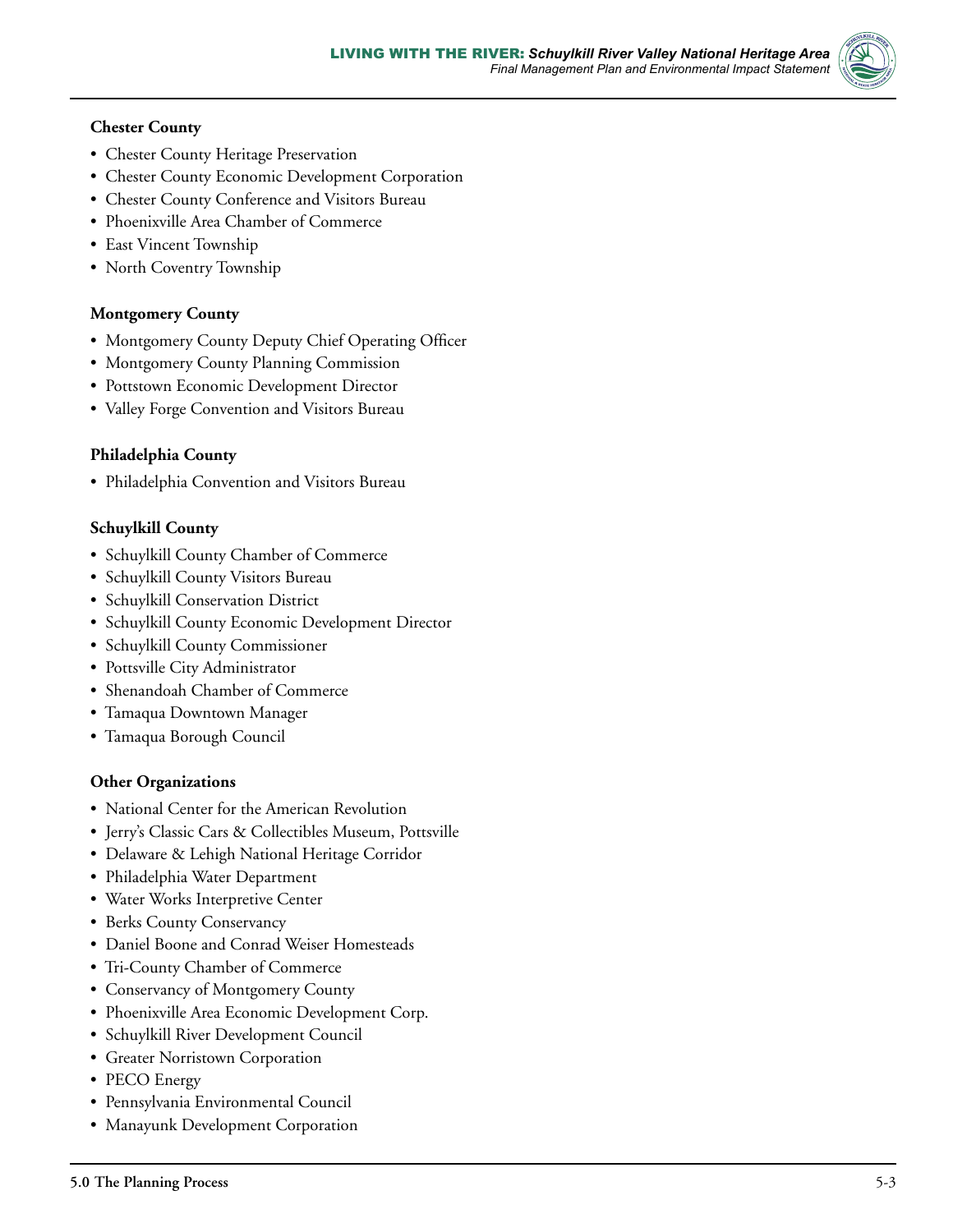

- Greater Philadelphia First
- French & Pickering Creeks Conservation Trust
- Green Valleys Association
- Schuylkill Center for Environmental Education
- Hawk Mountain Sanctuary
- Orwigsburg Historical Society
- Schuylkill County Coalition of Historical Societies and Museums
- Schuylkill River Greenway Association

#### 5.3 SUMMARY OF MAJOR ISSUES IDENTIFIED

The following heritage area issues and sub-issues were identified during the public scoping period.

- Visibility of the heritage area
	- − Marketing
	- − Education
	- − Identity of the Schuylkill River Watershed
	- − Signage
- Economic development
	- − Return on investment
	- − Assistance to small businesses
- Need for connections
	- − Access to the River
	- − Trails
	- − Transportation corridors
	- − Thematic connections (internal and external to neighboring heritage areas)
- Resource protection
	- − Water quality maintenance and restoration
	- − Impacts of heritage area activities and visitation
	- − Threats to open space, agricultural, environmental, and recreational resources
- Historic preservation
	- − Historic district designation
	- − Rehabilitation/adaptive reuse of historic properties and materials
	- − Identification of lost resources
- Quality of life
- Coordination
	- − Governmental jurisdictions
	- − Private organizations
- Reaching diverse ethnic communities
- Need for focus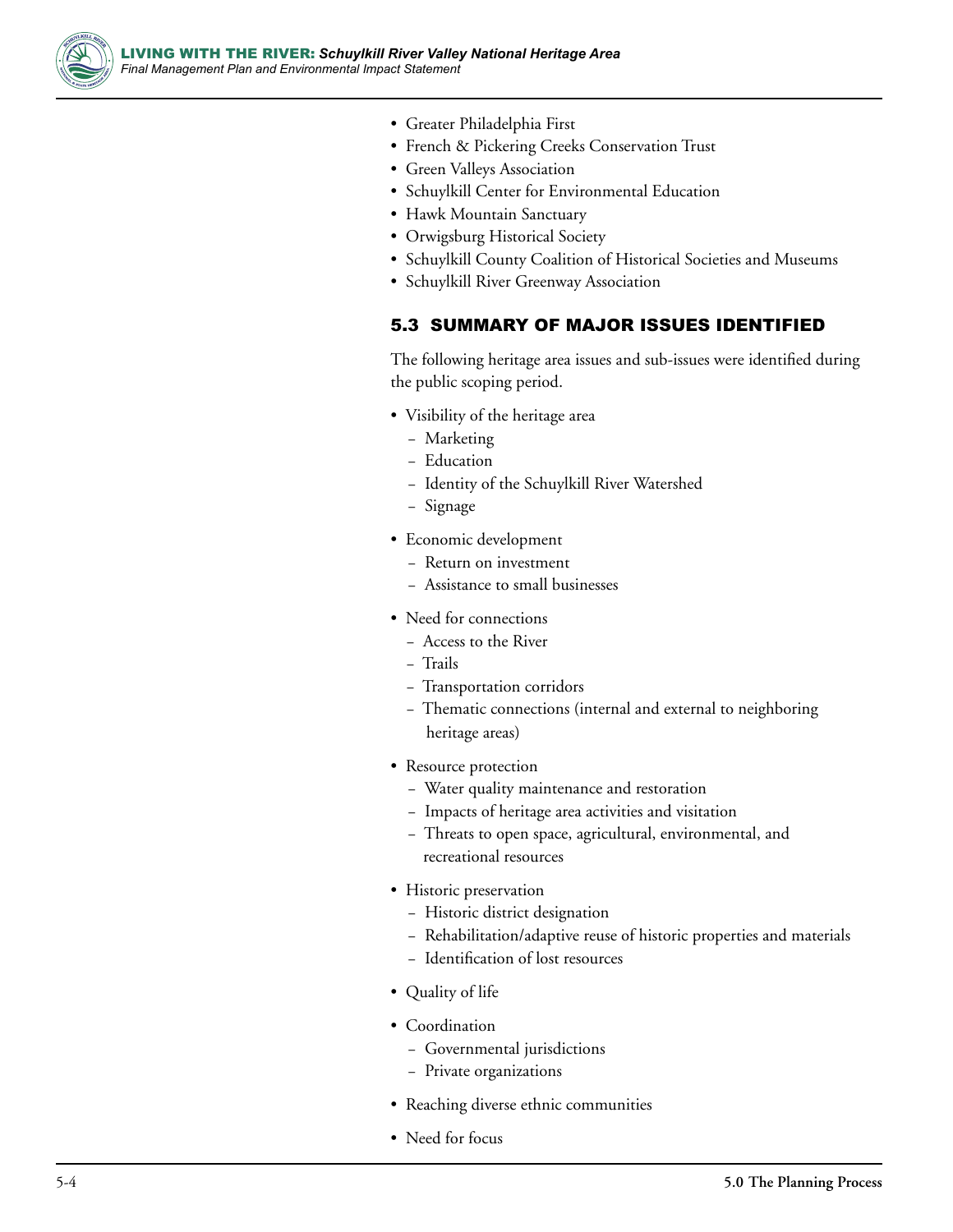

## 5.4 AGENCY COORDINATION

During the initial scoping process a letter describing the project and requesting input on issues of concern was sent to representatives of state and federal agencies that would potentially have interest in the Management Plan and EIS. Response letters were received from two of the agencies, the United States Coast Guard and the U.S. Army Corps of Engineers, indicating support for the heritage area initiative. The following is a list of representatives and agencies to whom letters were sent.

- The Honorable Robert Borski, U.S. House of Representatives
- The Honorable Robert Brady, U.S. House of Representatives
- Robert Callegari, U.S Army Corps of Engineers Planning
- John Carpenter, U.S. Department of Housing & Urban Development
- Carol Collier, Delaware River Basin Commission
- John Coscia, Delaware Valley Regional Planning Commission
- Anthony Cunningham, Office of U.S. Senator Arlen Spector
- William DeVito, Office of U.S. Senator Rick Santorum
- Joseph DiBello, National Park Service
- The Honorable Mike Doyle, U.S. House of Representatives
- The Honorable Phil English, U.S. House of Representatives
- The Honorable Chaka Fattah, U.S. House of Representatives
- Tom Ford, Pennsylvania Fish and Boat Commission
- Paul Gaudini, U.S. Army Corps of Engineers Planning
- Don Gephart, Pennsylvania Department of Conservation & Natural Resources
- Dr. Brent Glass, Pennsylvania Historic and Museum Commission
- Robert Guami, U.S. Environmental Protection Agency, Region III –Brownfields
- Gerard Hertel, U.S. Forest Service
- The Honorable Joe Hoeffel, U.S. House of Representatives
- The Honorable Tim Holden, U.S. House of Representatives
- Donald Kerns, U.S. Postal Service
- Barry Leatherman, U.S. Army Corps of Engineers
- Carol Lee, Pennsylvania Historic and Museum Commission
- Bill Manner, Pennsylvania Department of Environmental Protection
- Thomas Majusiak, U.S. Federal Emergency Management Agency, Mitigation Division
- Jay McGee, Pennsylvania Department of Transportation
- Natural Resource Conservation Service, Community Assistance & Resource Development Division
- Pennsylvania Department of Environmental Protection, Southern Regional Office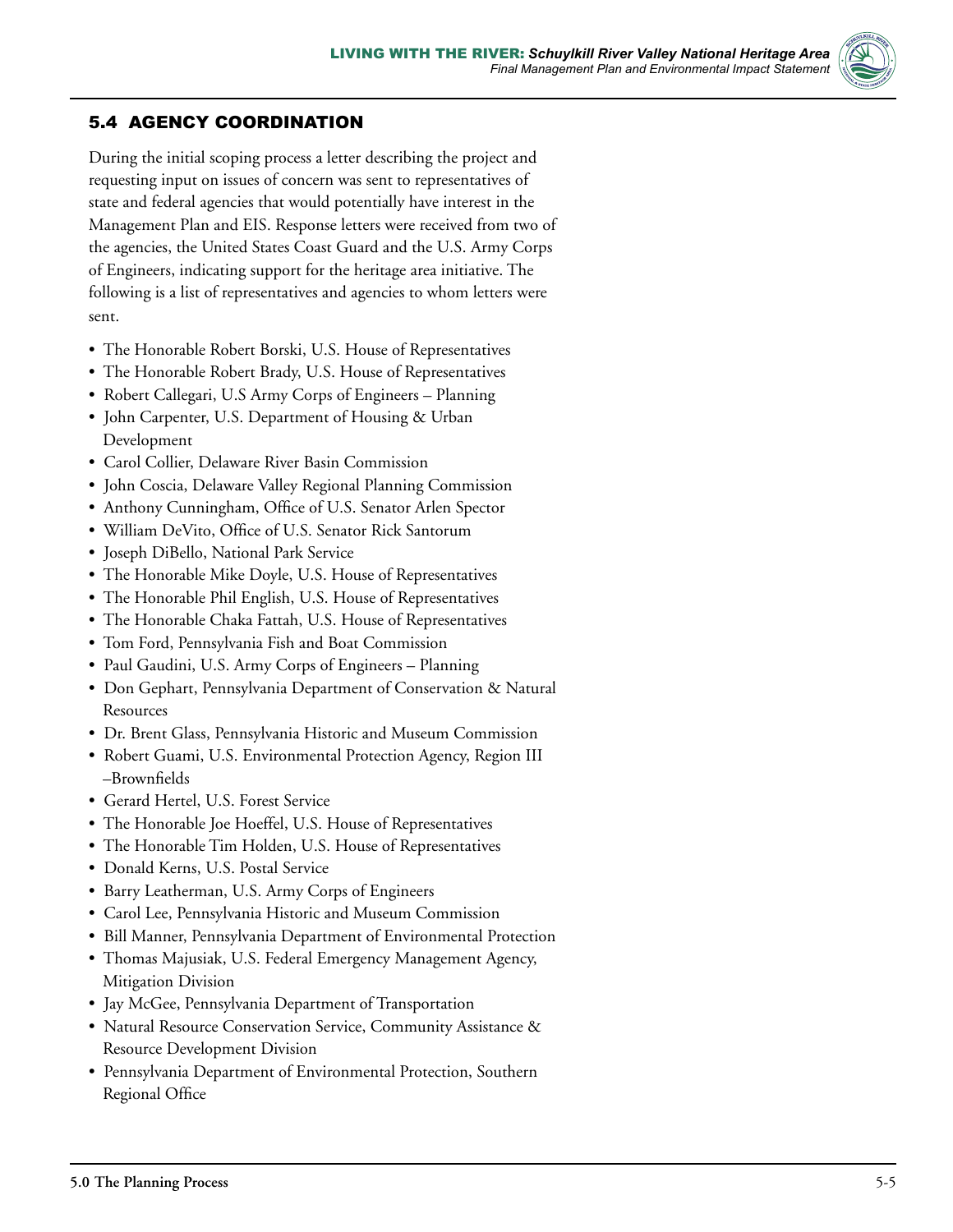

- Joseph Piotrowski, U.S. Environmental Protection Agency, Region III
- The Honorable Joseph Pitts, U.S. House of Representatives
- Marie Rust, National Park Service
- Flavia Rutkowski, U.S. Fish and Wildlife Service, Northeast Region
- The Honorable Richard Santorum, U.S. Senate
- The Honorable Arlen Specter, U.S. Senate
- Glen Stevens, U.S. Army Corps of Engineers
- Tom Stolle, U.S. Environmental Protection Agency Brownfields Economic Development Initiative
- Barbara Stratton, U.S. Army Corps of Engineers
- U.S. Coast Guard 5th District
- U.S. Department of Transportation, Federal Highway Administration
- C. Lee Ware, U.S. Army Corps of Engineers Planning
- The Honorable Curt Weldon, U.S. House of Representatives
- Joseph Yarborough, Pennsylvania Department of Community and Economic Development

## 5.5 SUMMARY OF STEPS TAKEN TO IDENTIFY AND INVOLVE LOW-INCOME AND MINORITY COMMUNITIES

The following efforts included attempts to identify and involve low income and minority communities:

- Consultation with local government officials in all heritage area counties
- Consultation and involvement of non profit organizations representing heritage area residents
- Public involvement through three sets of public meetings in different parts of the heritage area

## 5.6 LIST OF PREPARERS

#### **CONSULTANT TEAM**

#### **Wallace Roberts & Todd, LLC, Lead Consultant**

David Hamme, Principal-in-Charge David Rouse, Project Director Nick Napoli, Project Planner Sarah Endriss, Project Planner

#### **Economics Research Associates**

Bill Owens, Principal-in-Charge David Versel, Project Director

**History Now** Avi Decter, Principal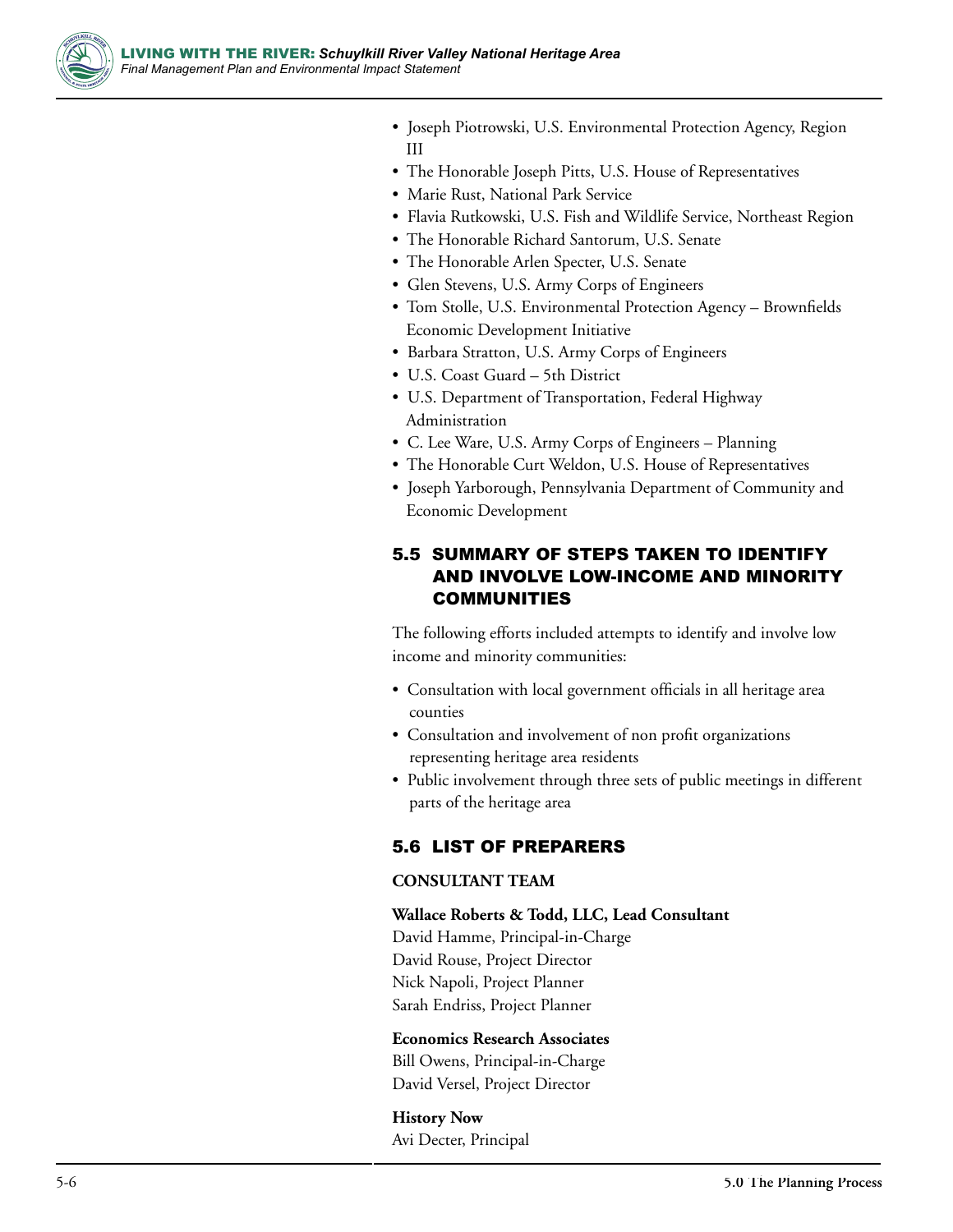

Dixie F. Swenson, former Executive Director, Schuylkill River Greenway Association Jane L. S. Davidson, Chester County Parks and Recreation Department Dennis DeMara, Pennsylvania Department of Conservation and Natural Resources Joseph DiBello, National Park Service Mark Major, Schuylkill County Visitors Bureau Kay Smith, Manayunk Development Corporation Mike Stokes, Montgomery County Planning Commission

## 5.7 LIST OF RECIPIENTS

The following agencies were sent copies of the Draft Management Plan and EIS.

#### **FEDERAL AGENCIES**

Delaware River Basin Commission

Federal Emergency Management Agency

- U.S. Army Corps of Engineers
- U.S. Coast Guard
- U.S. Department of Housing and Urban Development
- U.S. Department of the Interior, National Park Service:
	- − Northeast Regional Office
	- − Hopewell Furnace National Historic Site
	- − Valley Forge National Historical Park
- U.S. Department of the Interior, United States Fish and Wildlife Service
- U.S. Department of Transportation, Federal Highway Administration
- U.S. Environmental Protection Agency, Region III
- U.S. Fish and Wildlife Service
- U.S. Forest Service
- U.S. Natural Resource Conservation Service
- U.S. Postal Service

#### *STATE, REGIONAL, AND LOCAL AGENCIES*

Berks County Commissioners Berks County Planning Commission Chester County Commissioners City of Philadelphia Delaware Valley Regional Planning Commission Montgomery County Commissioners PA Department of Conservation and Natural Resources PA Department of Environmental Protection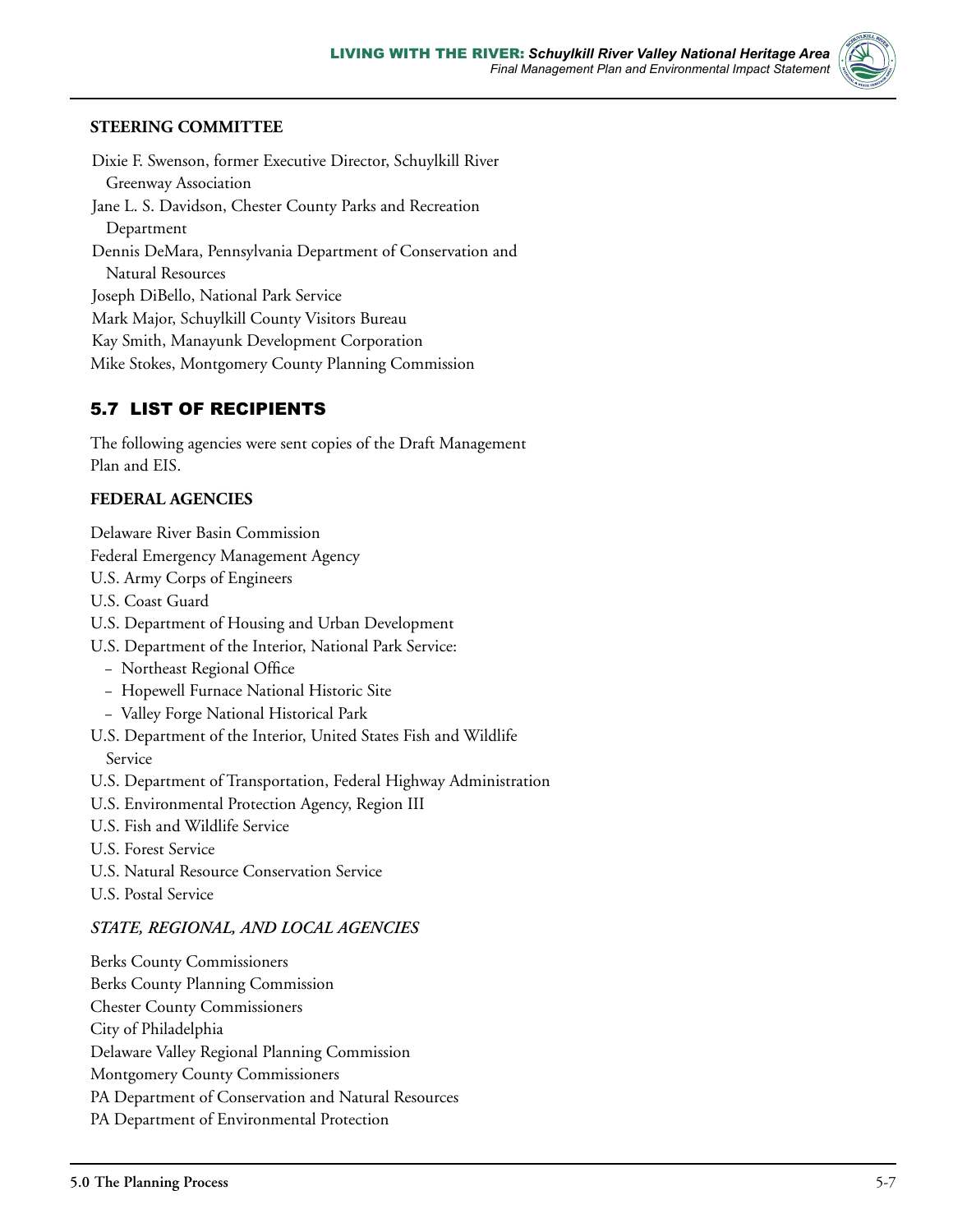

PA Department of Transportation PA Historical and Museum Commission Schuylkill County Commissioners

## 5.8 RESPONSES TO COMMENTS

The following questions and comments on the Draft Management Plan and Environmental Impact Statement (EIS) were made during the three public hearings or received in writing during the public comment period.

- Question: Which has the greatest priority, resource conservation or economic/community development?
- Response: A fundamental premise of the Management Plan and EIS is that resource conservation and economic development are not mutually exclusive, but can work together for the benefit of the quality of life of local communities. Hence both are important, as the conservation of heritage resources provides the foundation for sustainable economic activity (e.g., heritage tourism) based on those resources.
- Question: How is farmland preservation addressed in the Management Plan and EIS?
- Response: The Management Plan characterizes the agricultural landscape as an important heritage resource in the Schuylkill River Valley. Section 3.4.2 identifies the conversion of farmland to suburban development as an important land use issue and describes current farmland preservation efforts by heritage area counties. Strategy 1C calls for sustainable land use, open space, and greenway planning and preservation related to the Schuylkill River Valley's cultural and natural landscapes. Farmland preservation initiatives involving partnerships among agencies and organizations in the heritage area are covered by this strategy.
- Questions: How is the carrying capacity of the Schuylkill River addressed in the Management Plan and EIS?

What can be done to change the current health of the River?

Response: Improving the water quality of the Schuylkill River is an integral part of the "Reclaiming the River" interpretive theme. One of the priority action recommendations of the Plan is to institute a coordinated, watershed-wide water quality monitoring program. This program will provide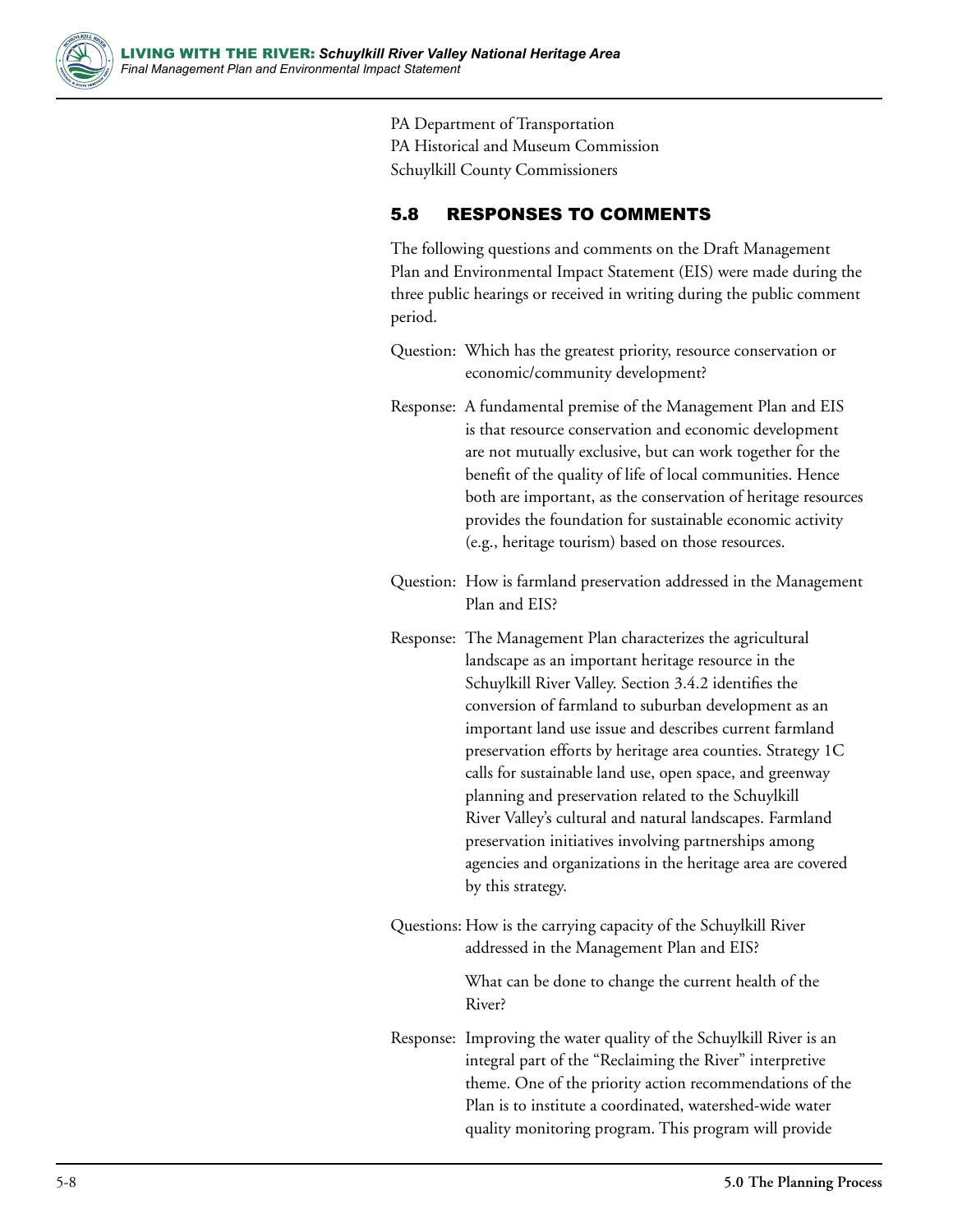

baseline information for monitoring changes over time and identifying needs for projects to improve water quality in different parts of the watershed.

- Question: How will headwater areas not included within the Schuylkill River Valley National Heritage Area (i.e., located within the overall watershed but not within one of the five counties that are covered by the heritage area) be addressed?
- Response: Because of the limits of congressional authorization, such headwater areas are not addressed by the Management Plan and project funding under the National Heritage Areas program will be limited to the officially designated boundaries. However, the intent of the initiative is not to set barriers, but rather to encourage collaboration and coordination among a variety of local, state, and federal agencies. Thus the heritage area management entity can work with other organizations to leverage resources and funding sources in order to address areas outside of the officially designated boundaries.
- Question: Was the establishment of the new Cabela's store accounted for in the projections for the preferred alternative?
- Response: The proposal for a Cabela's retail destination within the heritage area near the Schuylkill/Berks County line emerged during preparation of the Management Plan. For this reason and because it is unclear until the store opens what kind of visitation it will attract, Cabela's was not taken into account in the projections. It is clear that the store has the potential to significantly increase heritage tourism in the region. However, linkages to other heritage attractions and communities are needed if this increase is to be realized.
- Comment:The analysis of environmental consequences is more qualitative than quantitative.
- Response: Because the Management Plan is programmatic in scope, the Environmental Consequences chapter does not discuss impacts at the site-specific project level. Instead, it generally addresses the types of impacts that could be associated with the strategies and action items emphasized by each of the alternatives. Additional assessment of environmental impacts may be necessary for future site-specific projects involving federal funding or action. The Final Management Plan and Environmental Impact Statement have been revised to emphasize this point (p. 4-1).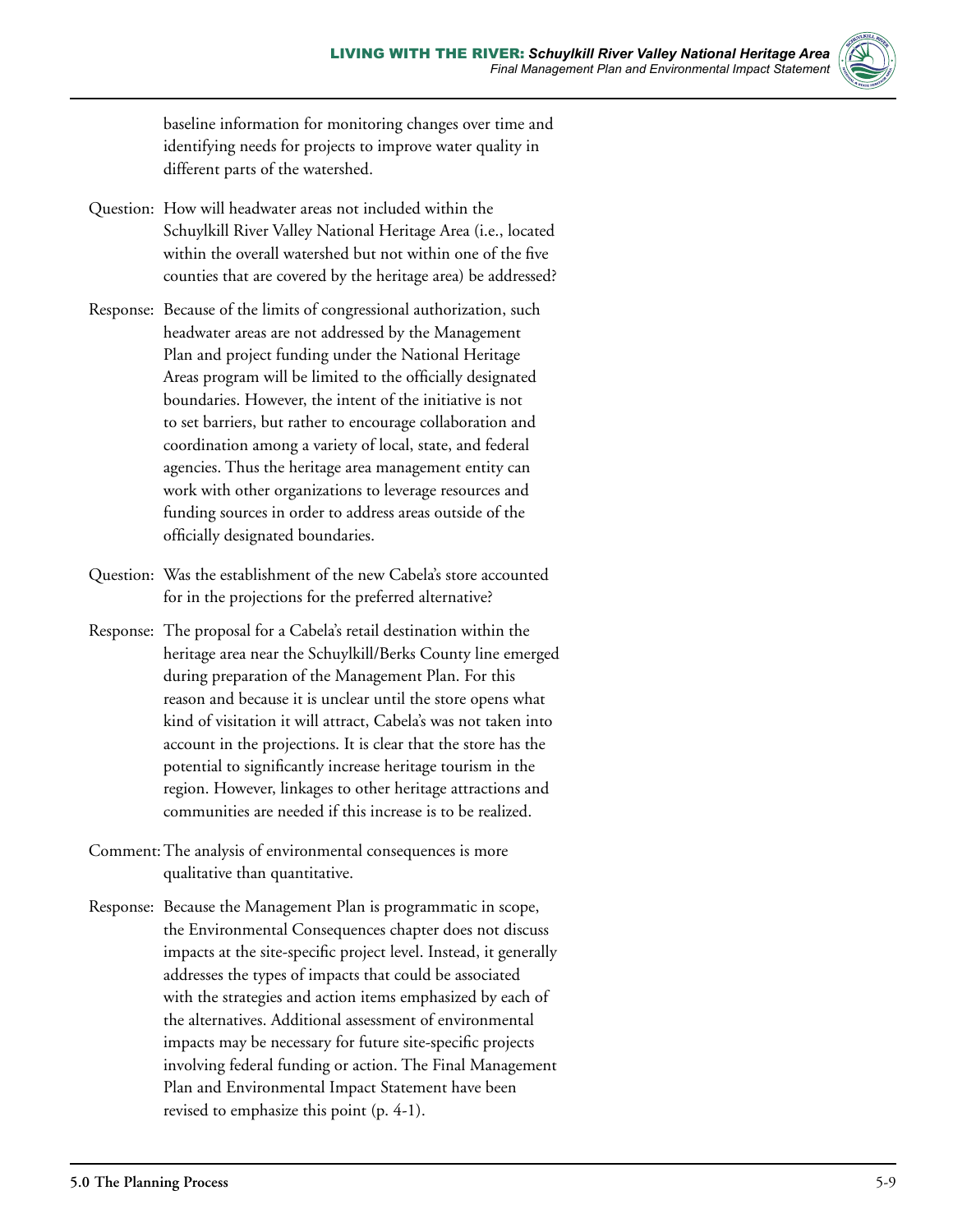

|  | supports the mission, vision statement, goals, and strategies<br>of the Schuylkill River National Heritage Area.                                                                                                                                                                                                                                                                                                                     |
|--|--------------------------------------------------------------------------------------------------------------------------------------------------------------------------------------------------------------------------------------------------------------------------------------------------------------------------------------------------------------------------------------------------------------------------------------|
|  | Response: The support expressed by the Berks County Planning<br>Commission for the Schuylkill River Valley National<br>Heritage Area is appreciated. Successful implementation of<br>the Management Plan will be dependent upon partnerships<br>with counties, other governmental agencies, private<br>organizations, and citizens throughout the planning area.                                                                     |
|  | Comment: The Berks County Planning Commission recommends<br>that additional Berks County resources be included in the<br>Chapter 3.0 (Affected Environment).                                                                                                                                                                                                                                                                         |
|  | Response: The description of heritage resources in Chapter 3.0 is<br>intended to be illustrative rather than exhaustive in scope.<br>It is impossible to address all of the heritage resources in<br>such a large and complex area within the scope of the<br>Management Plan. Nevertheless, some of the resources<br>identified by the Berks County Planning Commission have<br>been included in the Final Management Plan and EIS. |
|  | Comment: The Berks County Planning Commission recommends<br>that all county and regional planning agencies in this<br>National Heritage Area be offered the chance to review this<br>document.                                                                                                                                                                                                                                       |
|  | Response: All five heritage area counties, as well as the Delaware<br>River Basin Commission and the Delaware Valley Regional<br>Planning Commission, were included on the distribution<br>list for the Draft Management Plan and EIS.                                                                                                                                                                                               |
|  | Comment: The Hopewell Furnace National Historical Site should be<br>included in the list of national and state parks in Section<br>3.3.1 of the Affected Environment chapter. Also, the<br>Appalachian Trail is a unit of the National Park Service.                                                                                                                                                                                 |
|  | Response: The Final Management Plan and EIS have been revised to<br>address these comments.                                                                                                                                                                                                                                                                                                                                          |
|  | Comment: While site-specific impact analyses may not be available or<br>appropriate at this stage of planning, we [the Environmental<br>Protection Agency] suggest that the Final EIS include a<br>discussion of the types of impacts usually associated with<br>the "actions" described throughout Chapter 2.0 (Plan<br>Alternatives).                                                                                              |

Comment:The Berks County Planning Commission recognizes and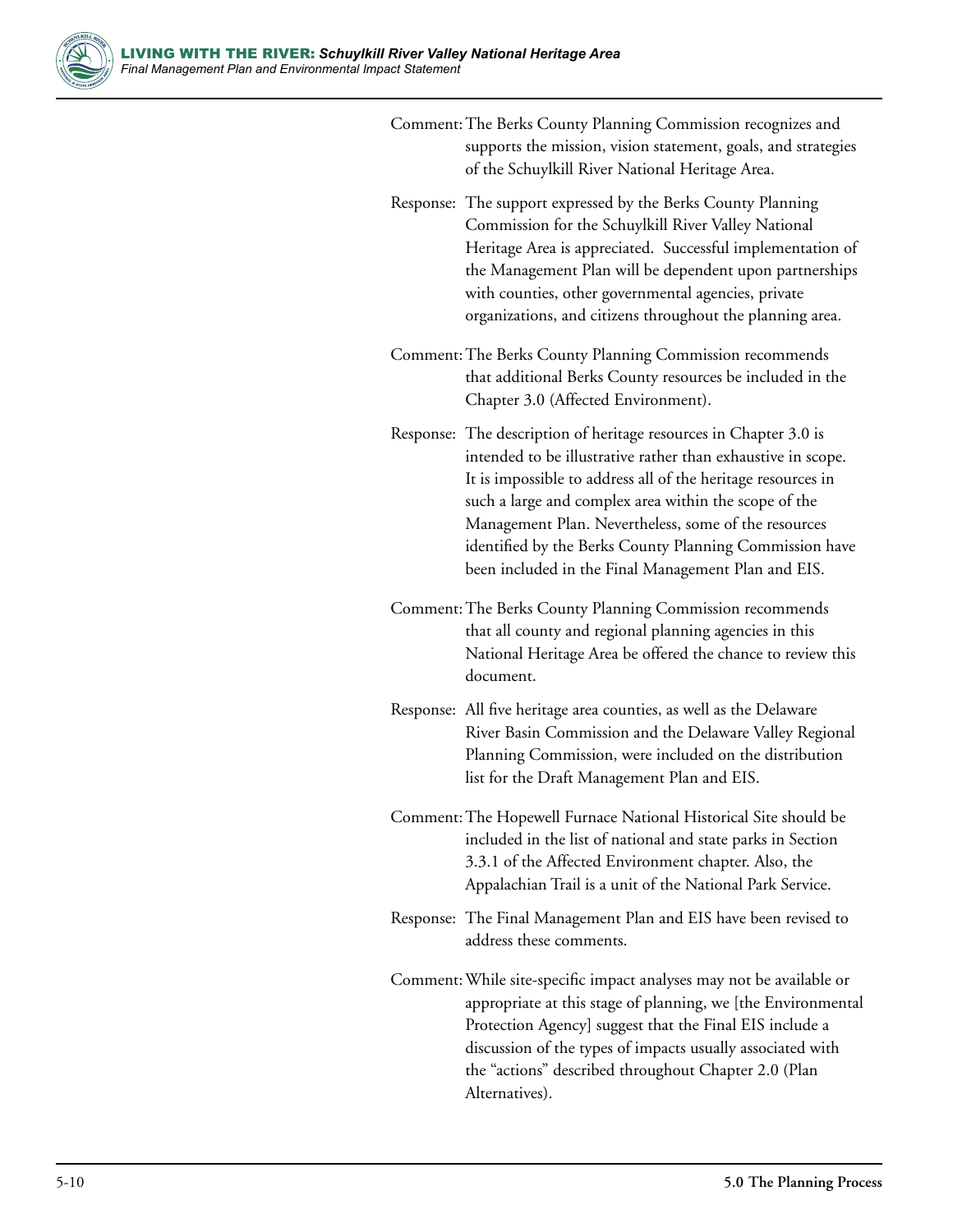

- Response: As noted above, the level of impact analysis is geared toward the programmatic scope of the Management Plan and EIS. Additional assessment of environmental impacts may be required as necessary under the NEPA process for future site-specific projects involving federal funding or action. Nevertheless, Chapter 4.0 (Environmental Consequences) has been extensively revised for the Final Management Plan and EIS to address the anticipated environmental impacts of the types of actions anticipated under Management Plan programs in more depth and to tie the discussion of impacts more closely to the strategies and actions contained in Chapter 2.0
- Comment: Regarding the impacts to National Parks, Monuments, and Forests, it was stated that there would be no impairment from the project, however, there was no discussion if any impact would occur to the parks, monuments, or forests.
- Response: The Draft Management Plan and EIS states that the potential impacts on National Park Service properties within the heritage area have been reviewed and it has been determined that impairment will not occur. National Park Service properties or units in the heritage area include Valley Forge National Historical Park, Hopewell Furnace National Historical Site, and the Appalachian Trail. Chapter 4.0 (Environmental Consequences) of the Final Management Plan and Environmental Impact Statement has been revised to specifically address impacts to these properties.
- Comment:EPA suggests that if additional impact assessment is not completed prior to the issuance of a Record of Decision, future actions associated with this Draft Management Plan and EIS (federal funding or require major federal actions) should undergo additional NEPA project level assessment prior to implementation.
- Response: As noted, Chapter 4.0 (Environmental Consequences) of the Final Management Plan and EIS has been revised to more extensively address potential environmental impacts associated with the plan strategies and actions. Because the Management Plan is programmatic in scope, future actions may be required to undergo project level environmental assessment prior to implementation as required by NEPA.
- Comment:The Management Plan ultimately may involve some development in areas designated by the Federal Emergency Management Agency (FEMA) as Special Flood Hazard